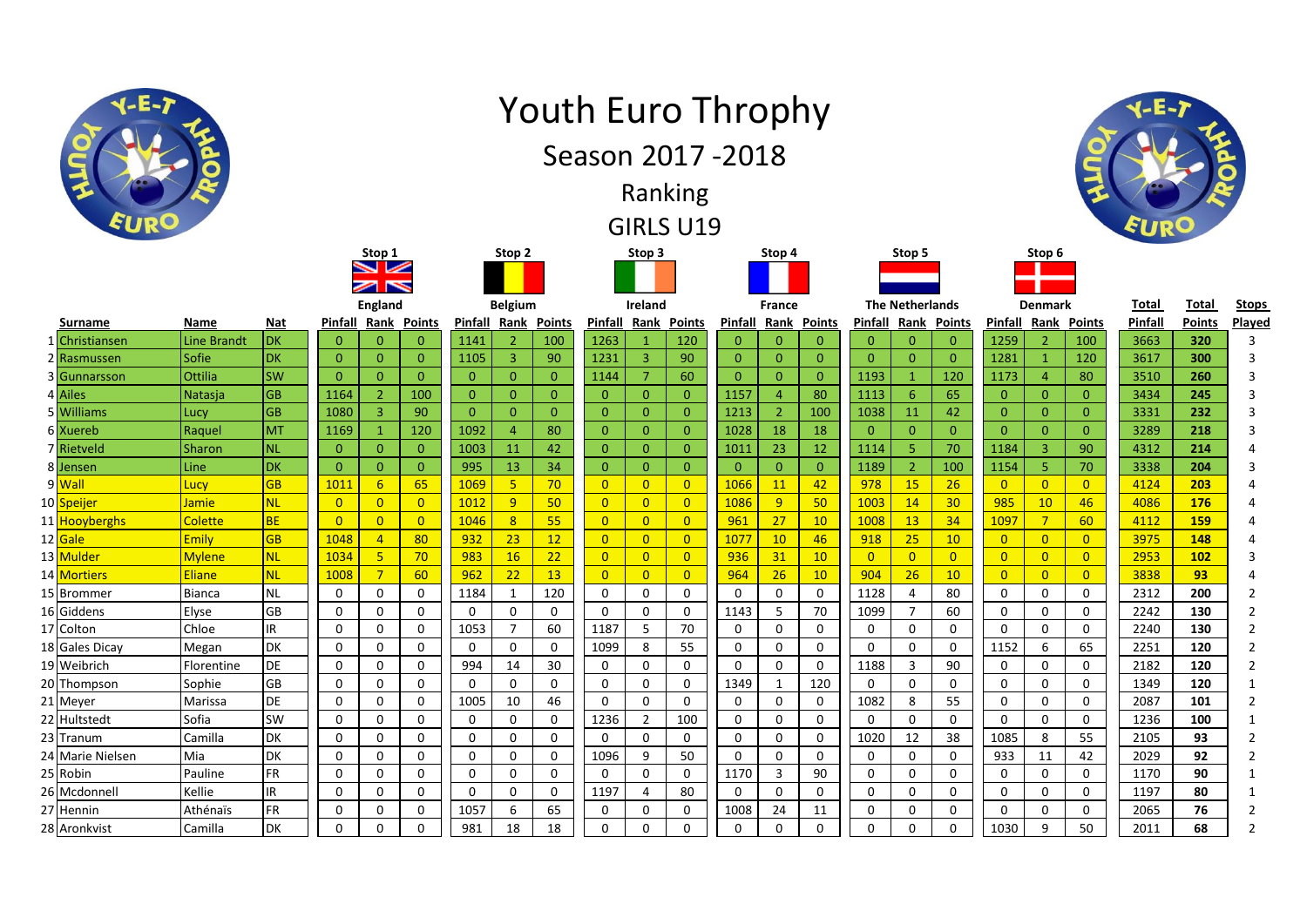| 29 Solger             | Tessa            | DE                     | $\mathbf 0$          | 0            | $\mathbf 0$      | 0             | 0           | $\mathbf 0$   | $\mathbf 0$      | $\mathbf 0$   | $\mathbf 0$      | 1031         | 17             | 20           | 1050        | 10                | 46          | $\mathbf 0$                | 0        | $\mathbf 0$                | 2081        | 66       |              |
|-----------------------|------------------|------------------------|----------------------|--------------|------------------|---------------|-------------|---------------|------------------|---------------|------------------|--------------|----------------|--------------|-------------|-------------------|-------------|----------------------------|----------|----------------------------|-------------|----------|--------------|
| 30 Dempsey            | Hannah           | IR                     | $\mathbf{0}$         | 0            | $\mathbf 0$      | 0             | 0           | $\mathbf 0$   | 1186             | 6             | 65               | 0            | 0              | $\mathbf 0$  | 0           | $\mathbf 0$       | 0           | 0                          | 0        | $\mathbf 0$                | 1186        | 65       |              |
| 31 Matczak            | Marie            | <b>FR</b>              | $\mathbf{0}$         | 0            | 0                | 0             | 0           | 0             | 0                | $\mathbf 0$   | 0                | 1140         | 6              | 65           | $\mathbf 0$ | $\mathbf 0$       | 0           | 0                          | 0        | $\mathbf 0$                | 1140        | 65       |              |
| 32 Ubert              | Celine           | <b>NL</b>              | $\mathbf{0}$         | 0            | 0                | 0             | 0           | $\mathbf{0}$  | 1060             | 12            | 38               | 0            | 0              | $\mathbf 0$  | 974         | 16                | 22          | $\mathbf 0$                | 0        | $\mathbf 0$                | 2034        | 60       | 2            |
| 33 Chauvin            | Elisa            | <b>FR</b>              | $\Omega$             | $\Omega$     | 0                | 0             | 0           | $\Omega$      | $\mathbf 0$      | $\mathbf 0$   | $\mathbf 0$      | 1127         | $\overline{7}$ | 60           | $\mathbf 0$ | $\mathbf 0$       | 0           | $\mathbf 0$                | 0        | $\mathbf 0$                | 1127        | 60       |              |
| 34 Garcia             | Laura            | FR                     | $\mathbf 0$          | 0            | 0                | 0             | 0           | $\mathbf 0$   | 0                | $\mathbf 0$   | 0                | 1100         | 8              | 55           | $\mathbf 0$ | 0                 | 0           | $\mathbf 0$                | 0        | 0                          | 1100        | 55       |              |
| 35 Bonaccorsi         | Alessia          | <b>NL</b>              | 0                    | 0            | 0                | 0             | 0           | 0             | 0                | 0             | 0                | 0            | 0              | 0            | 1066        | 9                 | 50          | 0                          | 0        | 0                          | 1066        | 50       |              |
| 36 Ekholm             | Ellen            | <b>SW</b>              | $\mathbf{0}$         | 0            | 0                | 0             | 0           | 0             | 1067             | 10            | 46               | 0            | $\mathbf{0}$   | 0            | 0           | $\mathbf{0}$      | 0           | $\Omega$                   | 0        | 0                          | 1067        | 46       |              |
| 37 Despres            | Amélie           | <b>FR</b>              | $\Omega$             | 0            | 0                | $\Omega$      | 0           | $\mathbf{0}$  | 0                | $\mathbf 0$   | 0                | 1066         | 11             | 42           | $\Omega$    | $\Omega$          | 0           | $\mathbf 0$                | 0        | $\mathbf 0$                | 1066        | 42       | 1            |
| 38 Soret              | Lou-ann          | <b>FR</b>              | $\Omega$             | $\Omega$     | $\Omega$         | $\Omega$      | $\Omega$    | $\Omega$      | $\mathbf 0$      | $\mathbf 0$   | $\Omega$         | 1066         | 11             | 42           | $\Omega$    | $\Omega$          | 0           | $\mathbf 0$                | $\Omega$ | $\Omega$                   | 1066        | 42       | 1            |
| 39 Watts              | Niamh            | IR                     | $\mathbf 0$          | 0            | 0                | 0             | 0           | $\mathbf 0$   | 1066             | 11            | 42               | 0            | 0              | 0            | 0           | 0                 | 0           | 0                          | 0        | $\mathbf 0$                | 1066        | 42       |              |
| 40 Jaeger             | Rani             | BE                     | $\mathbf{0}$         | 0            | 0                | 997           | 12          | 38            | 0                | 0             | 0                | 0            | 0              | 0            | 0           | 0                 | 0           | 0                          | 0        | 0                          | 997         | 38       |              |
| 41 Månsson            | Gry              | DK                     | $\Omega$             | 0            | 0                | 0             | 0           | $\mathbf{0}$  | 0                | $\mathbf 0$   | $\mathbf 0$      | 0            | $\Omega$       | $\mathbf 0$  | $\Omega$    | $\Omega$          | 0           | 872                        | 12       | 38                         | 872         | 38       |              |
| 42 Broekmans          | Paulien          | <b>BE</b>              | $\mathbf 0$          | 0            | 0                | 978           | 20          | 15            | 0                | $\mathbf 0$   | 0                | 903          | 32             | 10           | 941         | 23                | 12          | 0                          | 0        | $\mathbf 0$                | 2822        | 37       |              |
| 43 Kearney            | Sinead           | IR.                    | $\Omega$             | 0            | $\mathbf 0$      | $\mathbf 0$   | $\mathbf 0$ | $\mathbf 0$   | 1010             | 15            | 26               | $\mathbf 0$  | 0              | $\mathbf 0$  | 882         | 27                | 10          | $\mathbf 0$                | 0        | $\mathbf 0$                | 1892        | 36       |              |
| 44 Kaldenberg         | Jade             | <b>NL</b>              | $\Omega$             | $\Omega$     | 0                | 859           | 28          | 10            | $\mathbf{0}$     | $\Omega$      | $\mathbf{0}$     | 976          | 25             | 10           | 952         | 20                | 15          | 0                          | $\Omega$ | 0                          | 2787        | 35       |              |
| 45 Karlsson           | Wilma            | SW                     | 0                    | 0            | 0                | 0             | 0           | 0             | 1059             | 13            | 34               | 0            | 0              | $\mathbf{0}$ | 0           | 0                 | 0           | 0                          | 0        | 0                          | 1059        | 34       |              |
| 46 Van Den Heuvel     | Gu Anne          | <b>NL</b>              | $\mathbf{0}$         | 0            | 0                | 865           | 27          | 10            | 0                | 0             | 0                | 952          | 30             | 10           | 786         | 28                | 10          | 0                          | 0        | 0                          | 2603        | 30       |              |
| 47 Ellermeijer        | Suzanne          | <b>NL</b>              | $\Omega$             | $\mathbf 0$  | 0                | 871           | 26          | 10            | $\mathbf 0$      | $\mathbf 0$   | $\mathbf 0$      | 0            | 0              | $\mathbf 0$  | 969         | 17                | 20          | $\mathbf 0$                | 0        | 0                          | 1840        | 30       | 2            |
| 48 Berthomiere        | Mélanie          | <b>FR</b>              | $\Omega$             | 0            | 0                | 0             | 0           | $\mathbf 0$   | $\mathbf 0$      | 0             | 0                | 1056         | 14             | 30           | 0           | $\mathbf 0$       | 0           | $\mathbf 0$                | 0        | 0                          | 1056        | 30       |              |
| 49 Olsson             | Hanna            | <b>SW</b>              | $\Omega$             | $\Omega$     | $\mathbf 0$      | $\Omega$      | 0           | $\Omega$      | 1056             | 14            | 30               | $\mathbf{0}$ | 0              | $\mathbf 0$  | $\Omega$    | $\Omega$          | 0           | $\mathbf 0$                | $\Omega$ | $\mathbf 0$                | 1056        | 30       |              |
| 50 Schmidt            | Alina            | <b>DE</b>              | $\mathbf 0$          | 0            | $\mathbf 0$      | 0             | $\mathbf 0$ | $\mathbf 0$   | $\mathbf 0$      | $\mathbf 0$   | $\mathbf 0$      | 1043         | 15             | 26           | 0           | $\mathbf 0$       | 0           | $\mathbf 0$                | 0        | $\mathbf 0$                | 1043        | 26       |              |
| 51 Van Ewijck         | Anique           | <b>NL</b>              | $\mathbf{0}$         | 0            | 0                | 993           | 15          | 26            | 0                | 0             | 0                | 0            | 0              | 0            | 0           | 0                 | 0           | 0                          | 0        | 0                          | 993         | 26       |              |
| 52 Pellegroms         | Erin             | <b>BE</b>              | $\mathbf 0$          | $\mathbf 0$  | $\mathbf 0$      | 910           | 24          | 11            | $\mathbf 0$      | $\mathbf 0$   | $\mathbf 0$      | 1014         | 22             | 13           | 0           | 0                 | 0           | $\mathbf 0$                | 0        | 0                          | 1924        | 24       | 2            |
| 53 Monterastelli      | Marine           | <b>FR</b>              | $\mathbf 0$          | 0            | 0                | 0             | 0           | 0             | 0                | 0             | 0                | 1040         | 16             | 22           | 0           | 0                 | 0           | 0                          | 0        | 0                          | 1040        | 22       |              |
| 54 Philip             | Megan            | <b>GB</b>              | $\Omega$             | $\mathbf 0$  | $\mathbf 0$      | 0             | 0           | $\mathbf 0$   | 1009             | 16            | 22               | 0            | 0              | $\mathbf 0$  | $\mathbf 0$ | $\Omega$          | 0           | $\mathbf 0$                | 0        | 0                          | 1009        | 22       |              |
| 55 Husslage           | Manon            | <b>NL</b>              | $\Omega$             | 0            | $\mathbf 0$      | 685           | 29          | 10            | 0                | $\Omega$      | $\mathbf 0$      | 0            | $\Omega$       | $\mathbf 0$  | 742         | 29                | 10          | 0                          | 0        | $\mathbf 0$                | 1427        | 20       |              |
| 56 Whistler           | Niamh            | IR                     | $\Omega$             | 0            | 0                | $\Omega$      | 0           | $\mathbf 0$   | 1006             | 17            | 20               | 0            | 0              | 0            | 0           | $\mathbf{0}$      | 0           | 0                          | 0        | 0                          | 1006        | 20       | $\mathbf{1}$ |
| 57 Von Gierszewski    | Pia              | DE                     | $\mathbf 0$          | 0            | 0                | 982           | 17          | 20            | $\mathbf 0$      | $\mathbf 0$   | $\mathbf 0$      | $\mathbf 0$  | $\mathbf 0$    | 0            | 0           | 0                 | 0           | $\mathbf 0$                | 0        | $\mathbf 0$                | 982         | 20       |              |
| 58 Shaw               | Belanna          | SC                     | $\mathbf{0}$         | 0            | 0                | $\Omega$      | 0           | 0             | 999              | 18            | 18               | 0            | 0              | 0            | 0           | 0                 | 0           | 0                          | 0        | 0                          | 999         | 18       |              |
| 59 Ramos              | Kathrine         | <b>NL</b>              | $\Omega$             | 0            | 0                | 981           | 18          | 18            | 0                | $\mathbf 0$   | $\mathbf 0$      | $\mathbf 0$  | 0              | $\mathbf 0$  | 0           | $\mathbf 0$       | 0           | $\mathbf 0$                | 0        | $\mathbf 0$                | 981         | 18       |              |
| 60 Huisson            | Manuela          | <b>NL</b>              | $\Omega$             | 0            | $\mathbf 0$      | 0             | 0           | $\mathbf{0}$  | $\mathbf 0$      | $\mathbf 0$   | 0                | 0            | 0              | $\mathbf 0$  | 959         | 18                | 18          | $\mathbf 0$                | 0        | $\mathbf 0$                | 959         | 18       |              |
| 61 Busnoult           | Célia            | <b>FR</b>              | $\mathbf{0}$         | 0            | 0                | 0             | 0           | 0             | 0                | 0             | 0                | 1027         | 19             | 16           | 0           | 0                 | 0           | 0                          | 0        | 0                          | 1027        | 16       |              |
| 62 Dengler            | Sabine           | DE                     | $\mathbf{0}$         | $\mathbf{0}$ | 0                | $\Omega$      | 0           | $\Omega$      | 0                | $\Omega$      | 0                | 0            | 0              | 0            | 957         | 19                | 16          | 0                          | 0        | $\mathbf{0}$               | 957         | 16       |              |
| 63 Quinn              | Megan            | <b>IR</b>              | $\mathbf{0}$         | 0            | 0                | 0             | 0           | 0             | 954              | 19            | 16               | $\mathbf{0}$ | $\mathbf{0}$   | $\mathbf 0$  | 0           | $\mathbf{0}$      | 0           | $\mathbf{0}$               | 0        | $\mathbf{0}$               | 954         | 16       |              |
| 64 Fouguet            | Laurine          | <b>FR</b><br><b>CH</b> | $\Omega$<br>$\Omega$ | 0            | 0                | 0<br>$\Omega$ | $\mathbf 0$ | 0<br>$\Omega$ | 0<br>$\mathbf 0$ | 0             | 0                | 1026<br>1020 | 20             | 15<br>14     | 0<br>0      | $\mathbf 0$       | 0<br>0      | $\mathbf 0$<br>$\mathbf 0$ | 0        | $\mathbf 0$<br>$\mathbf 0$ | 1026        | 15       |              |
| 65 Maurer<br>66 Haest | Myriel<br>Shinya | <b>BE</b>              | $\Omega$             | 0<br>0       | 0<br>$\mathbf 0$ | 975           | 0<br>21     | 14            | 0                | 0<br>$\Omega$ | 0<br>$\mathbf 0$ | 0            | 21<br>$\Omega$ | $\mathbf 0$  | $\Omega$    | 0<br>$\mathbf{0}$ | 0           | 0                          | 0<br>0   | $\mathbf 0$                | 1020<br>975 | 14<br>14 |              |
| 67 Bevers             | Amanda           | <b>NL</b>              | $\mathbf 0$          | 0            | 0                | 0             | 0           | 0             | 0                | 0             | 0                | 0            | 0              | 0            | 950         | 21                | 14          | 0                          | 0        | 0                          | 950         | 14       |              |
| 68 Koops              | Birgit           | <b>NL</b>              | 0                    | 0            | 0                | 0             | 0           | 0             | 0                | 0             | 0                | 0            | 0              | 0            | 944         | 22                | 13          | 0                          | 0        | 0                          | 944         | 13       |              |
| 69 Korsman            | Chane            | <b>NL</b>              | 0                    | 0            | 0                | 0             | 0           | 0             | $\mathbf 0$      | $\mathbf 0$   | 0                | 0            | 0              | 0            | 932         | 24                | 11          | 0                          | 0        | 0                          | 932         | 11       |              |
| 70 Fouché             | Alexandra        | FR                     | $\Omega$             | $\Omega$     | 0                | 0             | 0           | $\Omega$      | $\mathbf 0$      | $\Omega$      | 0                | 956          | 28             | 10           | 0           | $\Omega$          | $\mathbf 0$ | $\mathbf 0$                | 0        | 0                          | 956         | 10       |              |
|                       |                  |                        |                      |              |                  |               |             |               |                  |               |                  |              |                |              |             |                   |             |                            |          |                            |             |          |              |